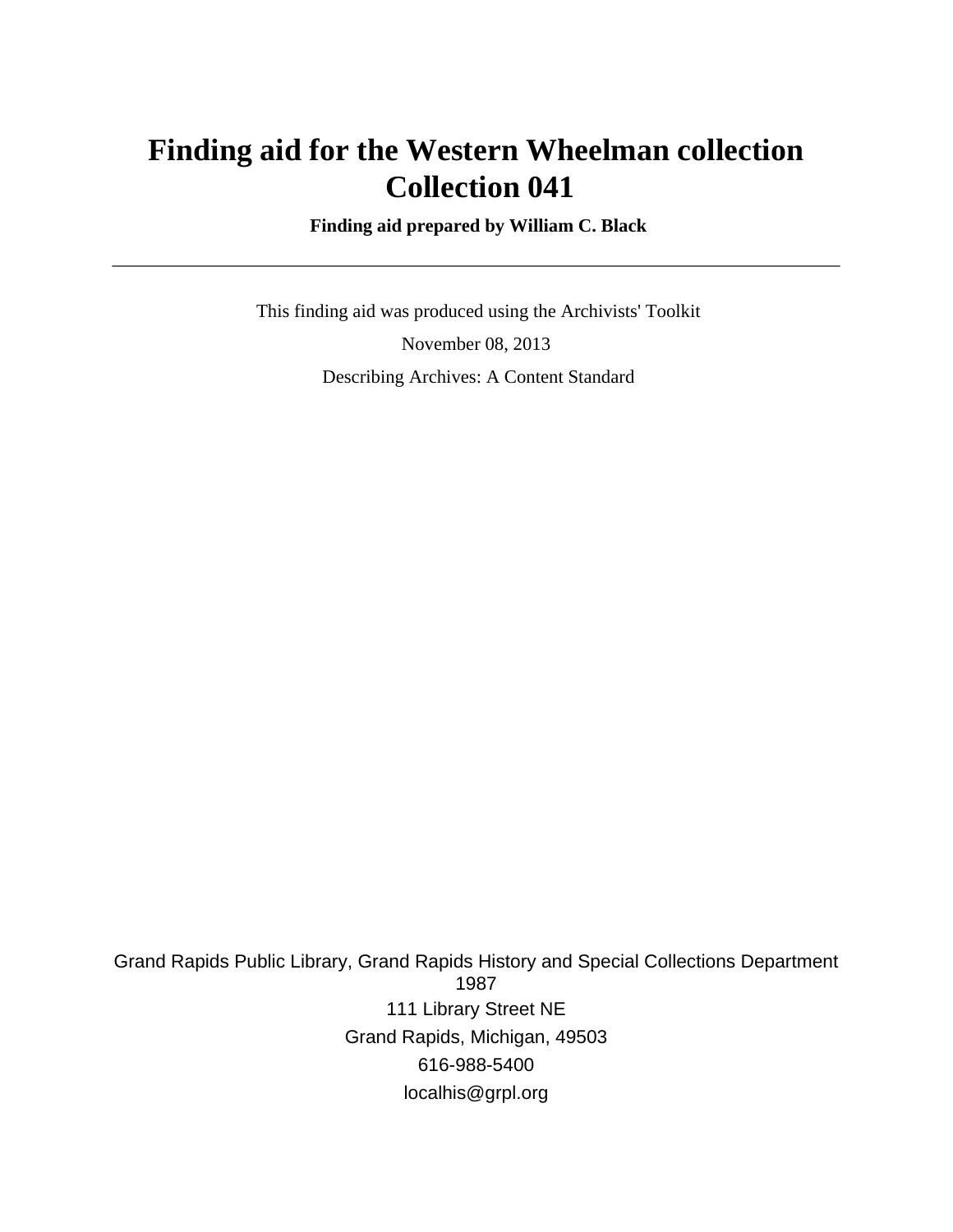# **Table of Contents**

 $\overline{\phantom{a}}$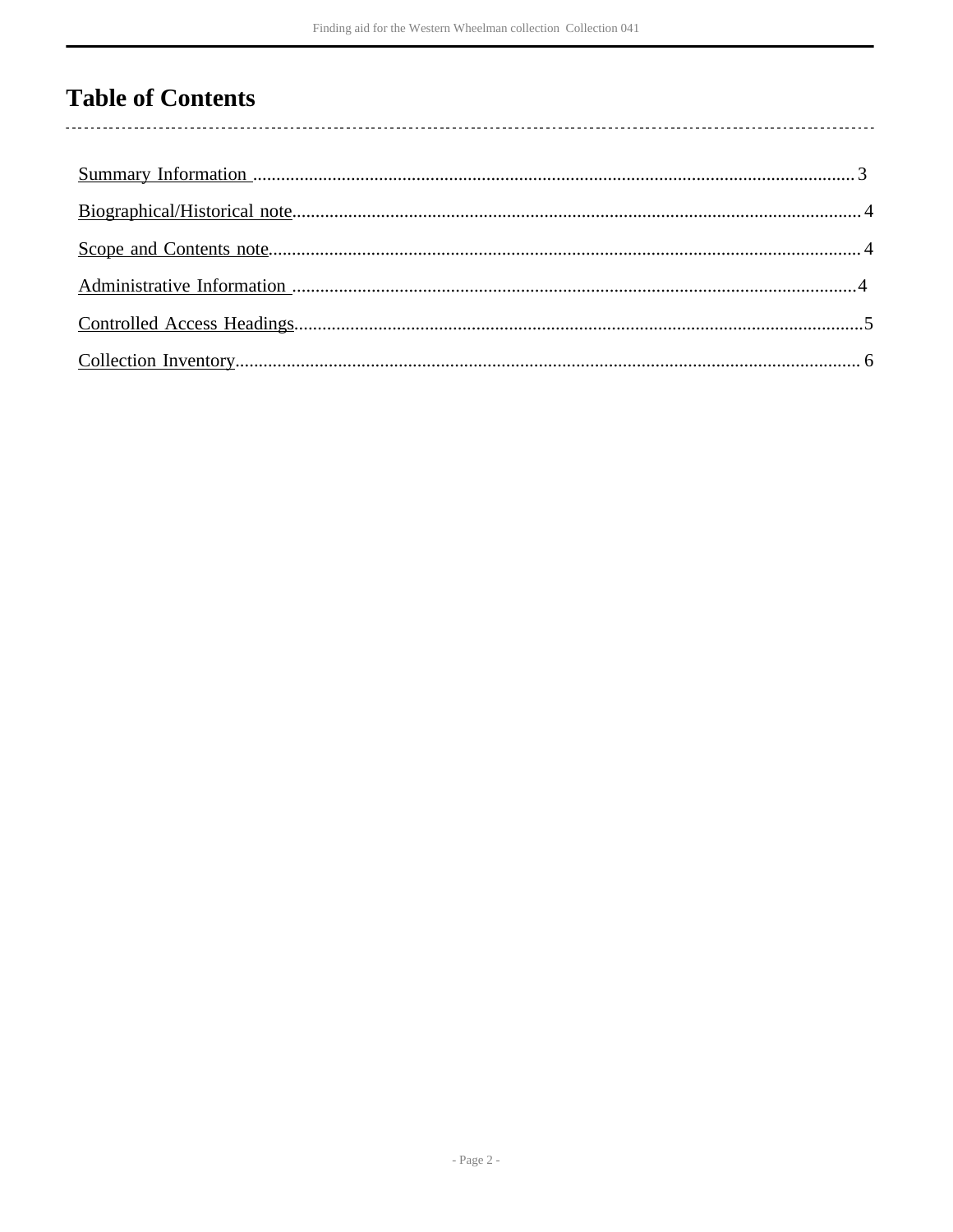# <span id="page-2-0"></span>**Summary Information**

| <b>Repository</b> | Grand Rapids Public Library, Grand Rapids History and Special<br><b>Collections Department</b>                                                                                                                                                                                                                                  |
|-------------------|---------------------------------------------------------------------------------------------------------------------------------------------------------------------------------------------------------------------------------------------------------------------------------------------------------------------------------|
| <b>Title</b>      | The Whestern Wheelman collection                                                                                                                                                                                                                                                                                                |
| Date [inclusive]  | 1896-1897                                                                                                                                                                                                                                                                                                                       |
| <b>Extent</b>     | 1.0 Linear feet One box                                                                                                                                                                                                                                                                                                         |
| Language          | English                                                                                                                                                                                                                                                                                                                         |
| <b>Abstract</b>   | The Western Wheelman was published in Grand Rapids, Michigan and<br>Chicago, Illinois by the Western Wheelman Company of Grand Rapids,<br>Michigan. The magazine was devoted strictly to professional bicycle<br>racing, especially the Michigan and Chicago circuits, and was a major<br>proponent of national circuit racing. |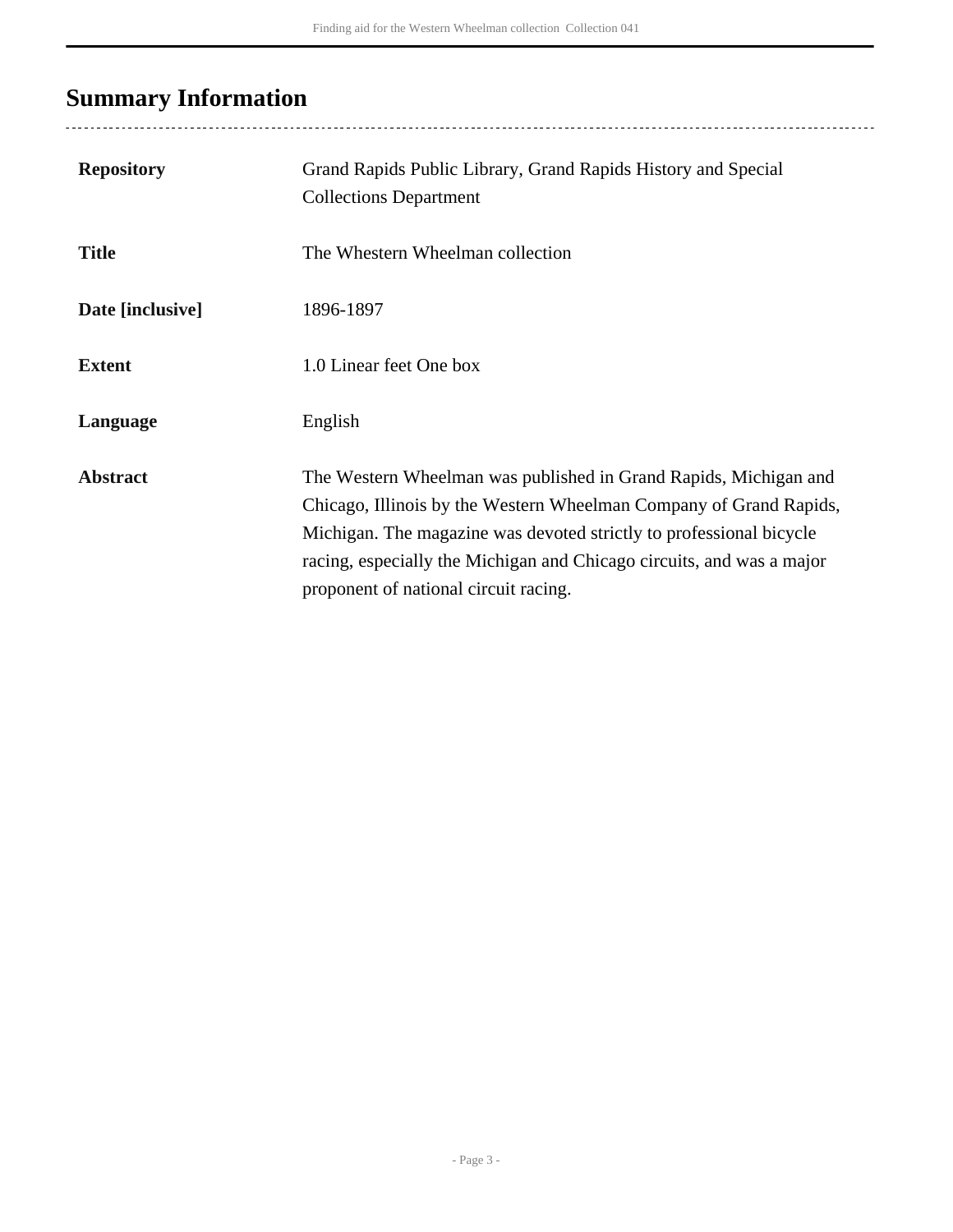## <span id="page-3-0"></span>**Biographical/Historical note**

The Western Wheelman was formed in Grand Rapids, Michigan in 1896, with the first publication printed in December of that year. With a Chicago representative, the magazine attempted to serve the needs of bicyclists in Chicago, Grand Rapids and the Great Lakes area. The magazine was devoted exclusively to professional bicycle racing, and attempted to be a force in the creation of racing circuits in Michigan and the nation. The policy of The Western Wheelman was to create racing circuits modeled upon baseball leagues, with the more important circuits existing in the larger cities. Unfortunately, the popularity of racing, especially as an organized endeavor, lost its appeal to the populace in general, and The Western Wheelman along with its several competitors in the Great Lakes area, were forced out of business.

### <span id="page-3-1"></span>**Scope and Contents note**

The two volumes span a one year period, which is a most representative record of bicycle racing and interest in the Michigan and Chicago areas. The collection is a reflection of a sport that faded in the United States while maintaining popularity in other parts of the world, especially in Europe. Numerous advertisements document a short lived, but important, sport in the nation. The many portraits and photos are a valuable resource to the sport's principals.

-------------------------

## <span id="page-3-2"></span>**Administrative Information**

#### **Publication Information**

Grand Rapids Public Library, Grand Rapids History and Special Collections Department 1987

#### **Immediate Source of Acquisition note**

Library purchase, 00.000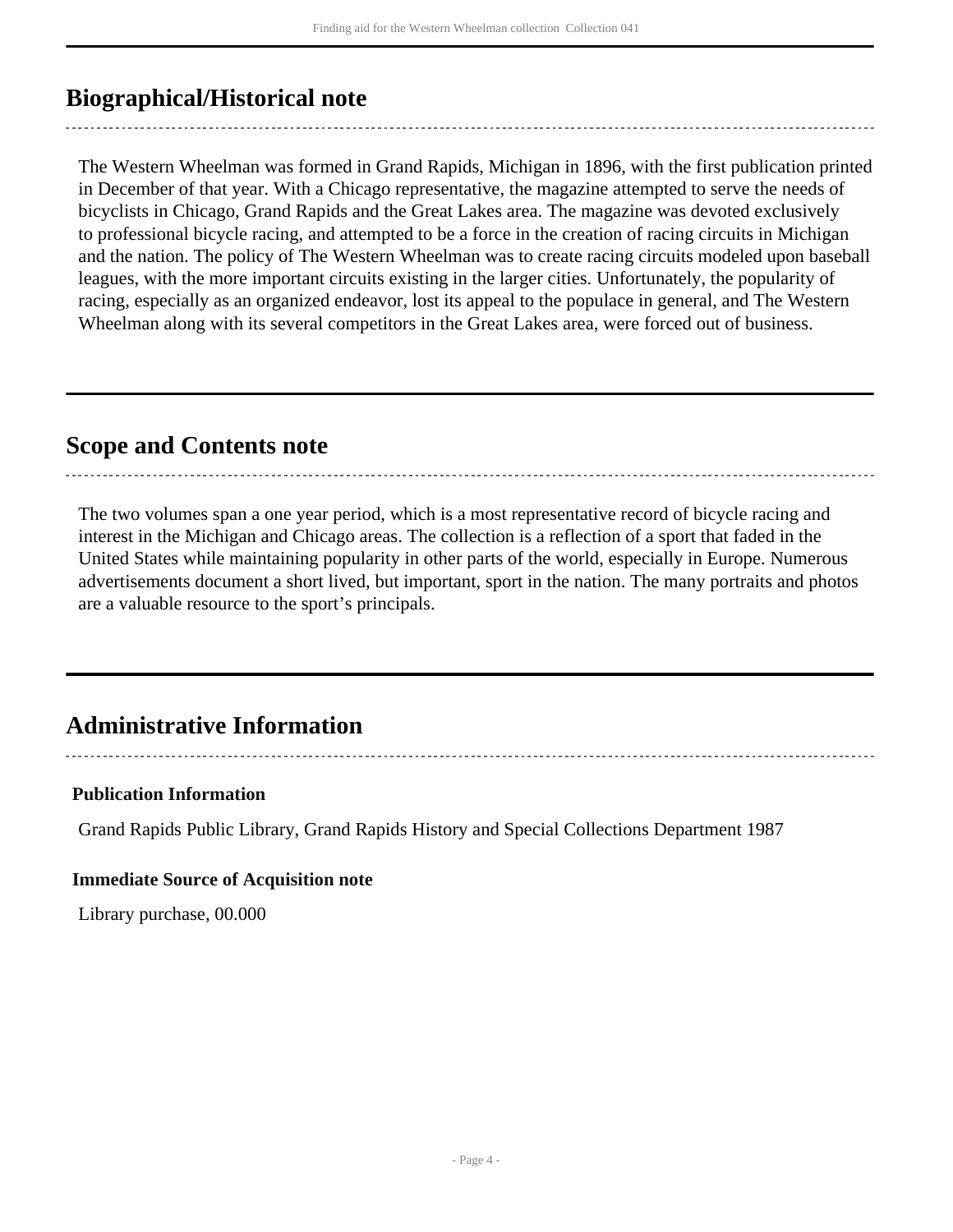## <span id="page-4-0"></span>**Controlled Access Headings**

 $\ddotsc$ 

#### **Geographic Name(s)**

• Grand Rapids (Mich.) -- History

#### **Subject(s)**

• Cycling -- History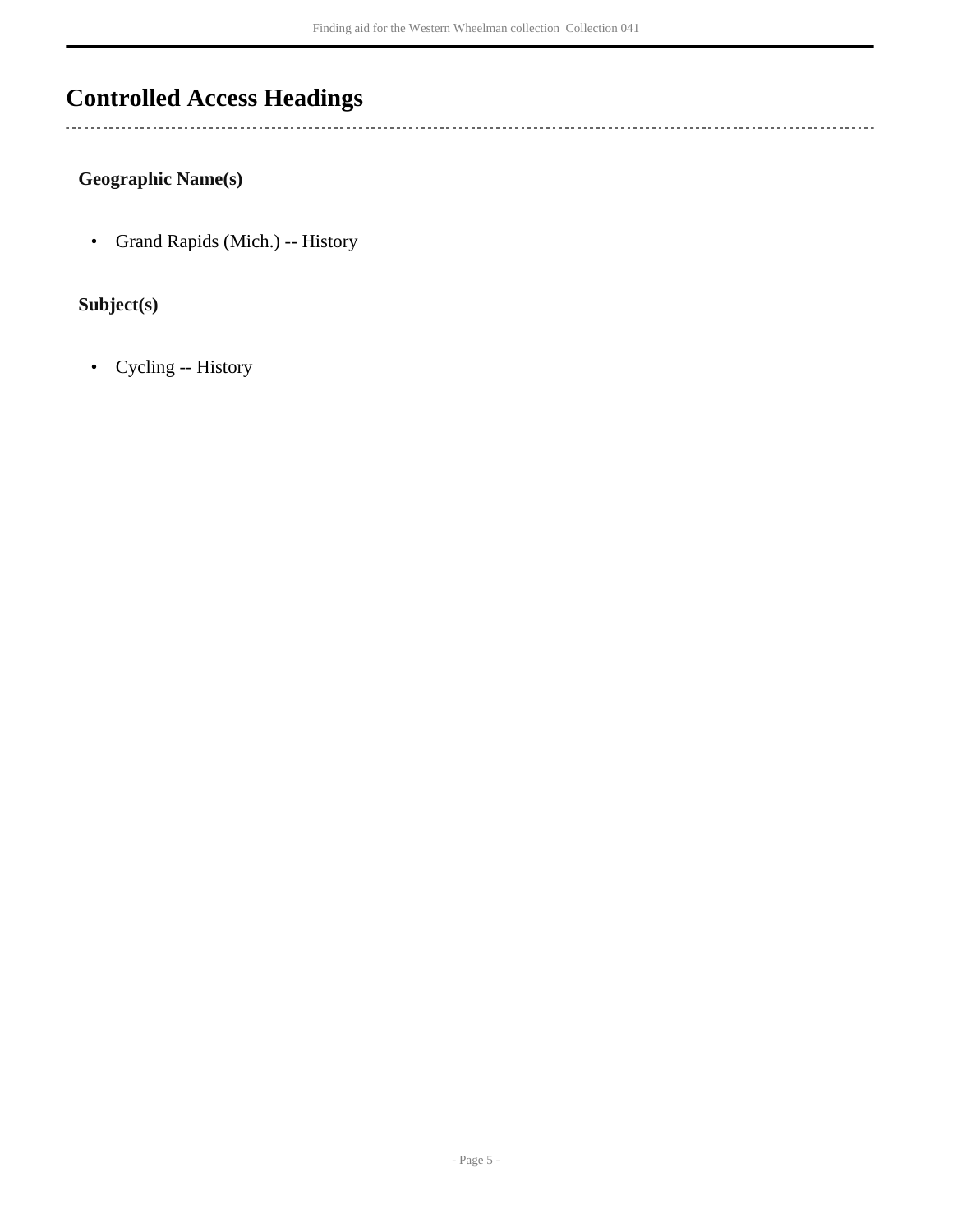# <span id="page-5-0"></span>**Collection Inventory**

|                                  | <b>Box</b>   | <b>Folder</b>  |
|----------------------------------|--------------|----------------|
| Volume 1 No 1 December 1896      | $\mathbf{1}$ | $\mathbf{1}$   |
| Volume 1 No 2-6 January 1897     | $\mathbf{1}$ | $\overline{2}$ |
| Volume 1 No 7-10 February 1897   | $\mathbf{1}$ | $\overline{3}$ |
| Volume 1 No 11-14 March 1897     | $\mathbf{1}$ | $\overline{4}$ |
| Volume 1 No 15-18 April 1897     | $\mathbf{1}$ | 5              |
| Volume 1 No 19-23 May 1897       | $\mathbf{1}$ | 6              |
| Volume 1 No 24-26 June 1897      | $\mathbf{1}$ | $\overline{7}$ |
| Volume 2 No 1 June 1897          | $\mathbf{1}$ | 8              |
| Volume 2 No 2-6 July 1897        | $\mathbf{1}$ | 9              |
| Volume 2 No 7-10 August 1897     | $\mathbf{1}$ | 10             |
| Volume 2 No 11-14 September 1897 | $\mathbf{1}$ | 11             |
| Volume 2 No 15-19 October 1897   | $\mathbf{1}$ | 12             |